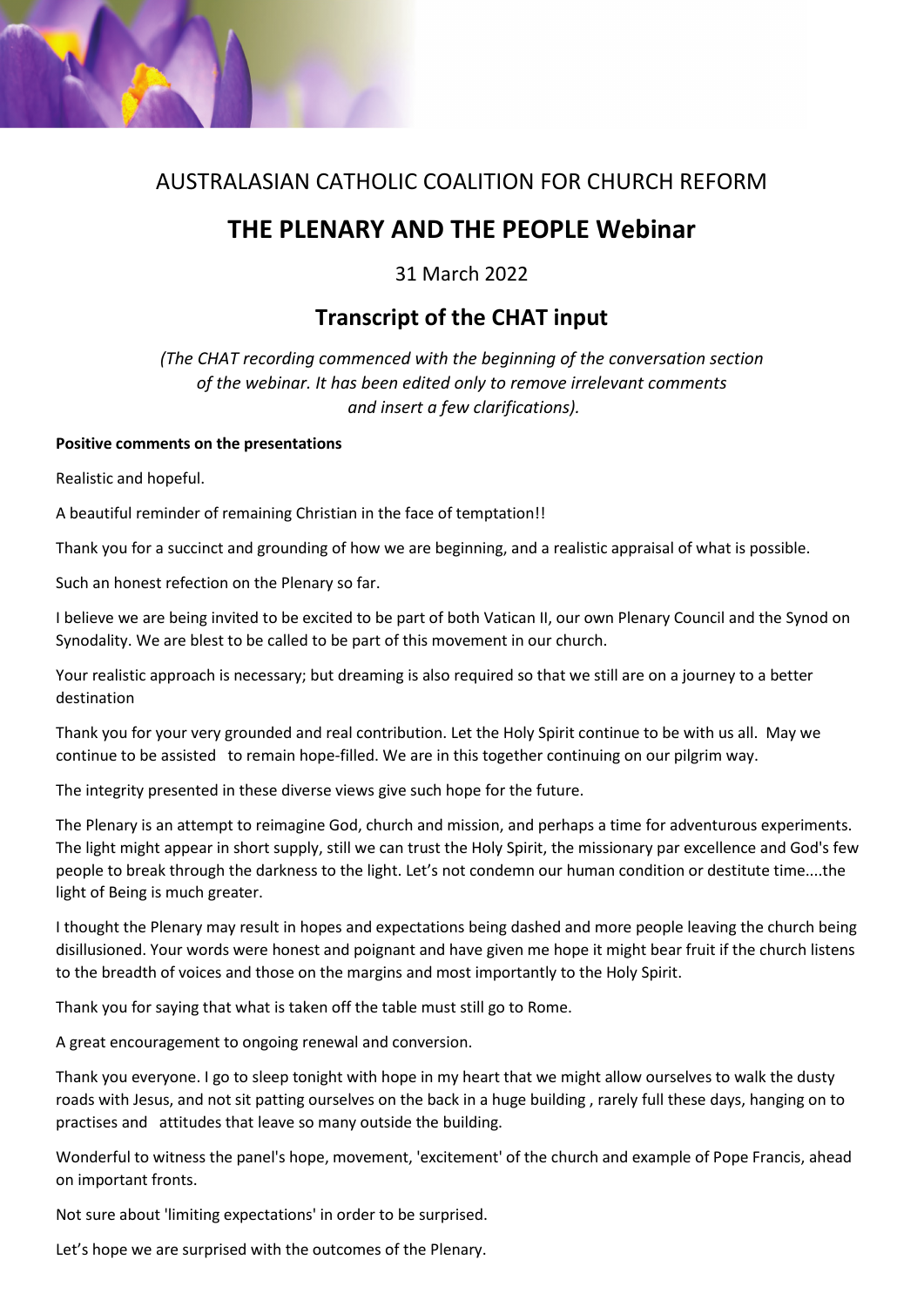#### **Clarification of Synod and Plenary**

Can you clarify the difference between procedures and processes in plenary and synod?

I agree that the Agenda should have come first

Puzzled about your distinction between Plenary & Synod but pleased to see you address an ACCCR gathering. Knowing we were asked to submit suggestions for the agenda, could you tell us what happened to these or were they set aside (and perhaps why?) Not to introduce a spoke but what chance is there of coalescing these for the second Assembly and, if not, what is intended to replace all that? Who sets the agenda for debate and decisionmaking (apart from the Holy Spirit, Who presumably invokes us to employ the reason and common sense available to us before bestowing Enlightenment)?

It seems that the assumptions re the synod and plenary have led to laity being confused and hence disappointed … clarity was needed at the beginning.

#### **Concerns about the Plenary**

Let's not forget the question posed by the Plenary for its consideration and answer.

Perhaps the reason for no Agenda is simply to allow for no real conclusion. Is it a placebo for the disillusioned?

But we have waited 4 YEARS . NOT just a beginning. Only half has occurred. Will we now allow the Writing Groups to suggest and allow the Spirit to have its influence on the next Assembly .

If outcomes will necessarily be limited, what are the most basic goals? I would say the synodality form of governance. But I don't believe that it's appropriate that huge numbers of Catholic people will have their hopes smashed because an individual bishop is unsympathetic.

Feeling very much deflated. Is the Church really willing to confront itself and not 'gag' its faithful by way of limited parameters?

"Tailor our expectations" … really. We will go nowhere if we don't raise our expectations. If we lower our expectations we will only water down the outcomes and I fear by July 17 we will be faced with an institutional church smug in the blind, self-serving, self-indulgent "business as usual" attitude we are hoping to leave behind.

So much back peddling.. So depressing

You express the issues that are the stumbling blocks and very destructive spiritually, intellectually and emotionally.

Thanks for giving this webinar some direction (for me at least). I'd like to know: what can David Ranson say about the chances of the Aussie Bishops taking to Rome some idea of the strength of lay opinion about the need for women's ordination, opening up access to the sacraments for LGBTIQ Catholics and also Eucharistic reception to divorced Catholics? By this I mean not just an amalgamation of lay opinion gleaned from consulting the laity but, whether they favour change in these areas or not, at least summoning up the courage and integrity to inform His Holiness of these views, whether they endorse them or not.

To me, Fr Ranson's talk has indicated a closing off of any chance that ANY of the contentious issues (celibacy in the priesthood, the recognition of a meaningful role for women in our Church, the idea that lay people can have any substantial role in running the non-clerical side of parish church life, whilst the pastors get on with having time to spend more time on our spiritual health..., etc, etc) will be discussed in future i.e. (i) our tens of thousands of 'lost' practising Catholics will never see a reason to consider returning; (ii) many people have wasted a whole lot of their time believing that the 'power people' in our Church today (the male hierarchy) would listen to US.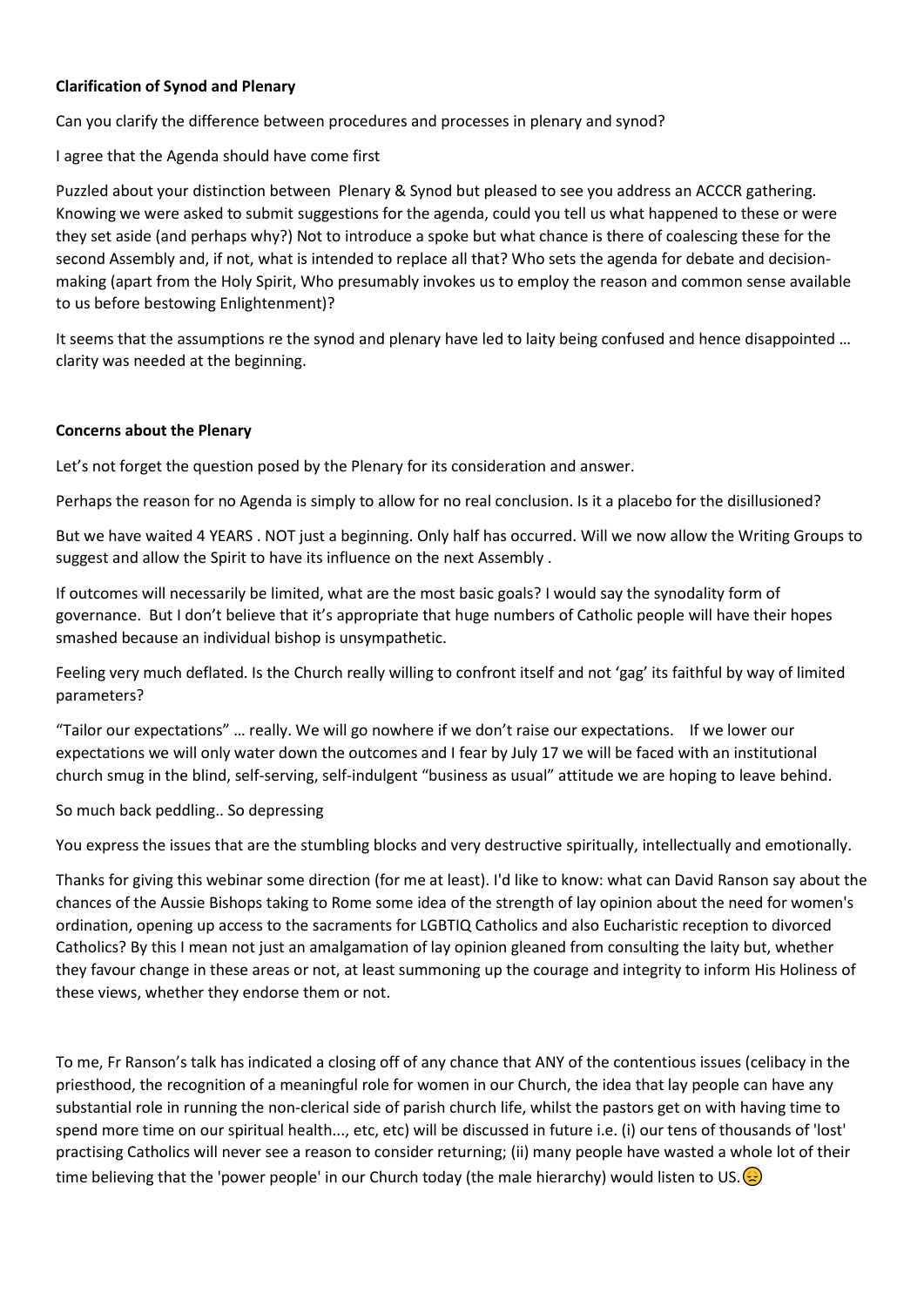I formed the view from Father Ranson's comments that he expects perhaps hopes any Plenary Council outcome initiatives will be subsumed indeed 'disappeared' without trace into the greater synodic exploration which by its nature will probably lose them forever. I suspect this could be a hierarchy wide hope - hopefully not.

How can we say it's more real when we are told it's off the table? We won't listen.

Yes, let the contentious issues remain on the table and let's pray for courage and a burning desire to deal with these contentious issues so that the church with the spirit. Dare to Dream.

Two matters are at the heart of ecclesial reform: the reform of seminaries which are turning out very clerical priests and emphasis on the fourfold presence of Christ in the Eucharist-see Lumen Gentium on this.

This does not address clericalism, the lack of transparency in the hierarchical Church, the place of women in the Church - we are not strawberries on a cake! The very rigid nature of the plenary/synod is depressing. These are man-made rules. Why no prophecy and sweep those away to not sweep off the table so much of what was put there in the 17,500 submissions. To have started with an agenda as David Ranson suggests would really have meant not listening to those of us now on the margins or beyond. Our interests and concerns would never have seen the light of day.

I heard nothing about the need to remove what Pope Francis has called the evil of clericalism.

I do wonder where clericalism - so liberally peppered throughout the original submissions - has gone? It seemed to be a common link among the diversity of challenges so surely deserves at least another addressing.

I entered with expectation and leave disappointed. Clericalism remains alive and well and the laity marginalised.

There has been no consideration at all by the plenary regarding the apostolate of the laity in the 'world', rather than 'mission' to/in the 'church'. Vis a vis the recent Sth. American synod. This would engage us all.

The vast majority of baptised have walked away and regard the church as irrelevant or irreformable. What hope can the plenary council offer them?

Many of the human, pastoral issues will be neglected and these are the very things that need priority in my opinion.

The bishops and priests are notably absent from discussions and participating. This is the fundamental flaw in the Plenary.

Churchmen also need to see these comments, so please make sure they do.

Seems like most of us are going to be very surprised if the Plenary outcome is a surprise

#### **Possible ways ahead**

Like any organisation, family or individual, there will always be challenges and therefore always a place for plenary council/synod-style governance. What we are doing in these moments need to be permanent. Cyclical revisiting of 1) where we are at, 2) what we discern God is calling us to be, and 3) what must happen to get there.

Is there a way to continue to process those elements that cannot be addressed by the Plenary so there continues to promote genuine hope of growth and acceptance of where the person is?

As Catholics we need to be people of hope with a deep respect for those who hold different views. We need to be courageous by naming that which needs to be named and respectfully push boundaries.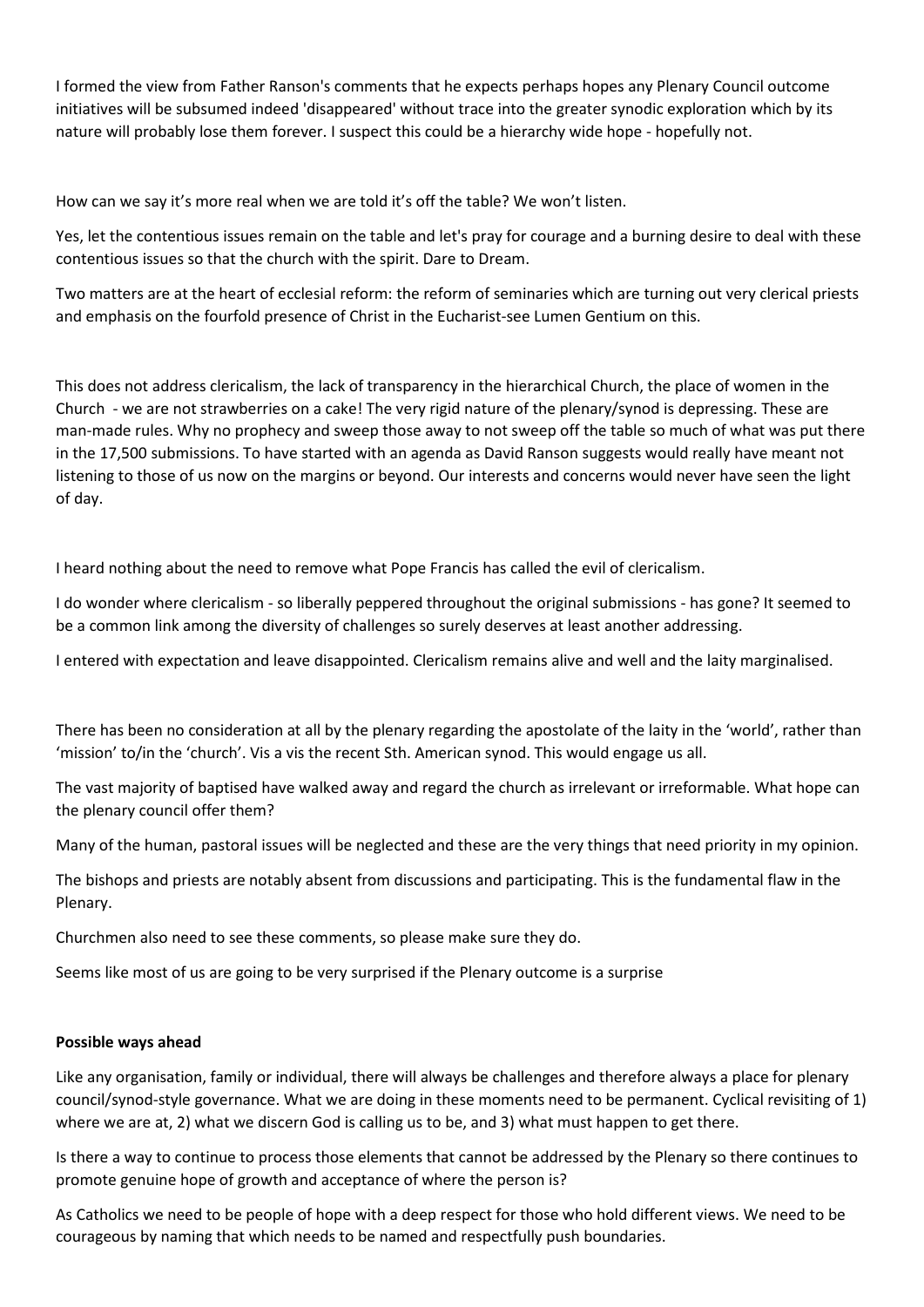What I hear in all speakers is an understanding of an expanded church without rigid walls. For us all our freedom and our answers are in Christ.

If your local church can't do anything, go to and create Intentional Communities and New Ecclesial communities.

Yes, I think it's what we lay-people contribute, visibly, that will gradually change things. It will change us, it will change the Church and it'll make an impact on the people who currently hold the supposed 'power'. I fundamentally think that call for lay-people to tap into their own creativity and bless it, will be key to moving on.

The context of mission is changing rapidly and new possibilities are presenting themselves and wont' go away. Maybe it's time to ask how is God experienced in these changing contexts and how the Good News of God best shared in Australia....yes let's continue to listen deeply.

Thanks for your comments for keeping the context of mission before us, and open to modelling transparency and creativity for an inclusive, healthy church as new possibilities emerge. Missionaries have a gift to offer us all in this.

## **Concerns and comments about the current situation in the Church**

Huge problems to solve if the Church is to survive.

Do parts of the Church have to die before they can come back to life?

The brick wall is clericalism both Parish Priest and Bishops. Most don't mention the Plenary or Synodality activities at Mass.

The governance model of a federation of local churches where what can happen depends upon the beneficence of the local hierarchical/patriarchal 'monarch' imitates against a universally acceptable change in the Australian Church. We can only hope for a more local change in the small 'home' churches where it all began.

Governance most important, must sort out because of Royal Commission and sex abuse cases.

Francis is trying but unfortunately, he is also facing a lot of opposition to his Reforms in general. He needs lots of prayers to continue on this way of reform.

We have waited for decades so now we have the opportunity to commence.

I fear that Francis' successor might drag back on all the progress he has made.

Francis is a great gift to us. However - he seems to have a blind spot where it come to moving women into positions of real influence, such as preaching, teaching, healing as recognised local ministers.

The trouble is people won't find Christ in a Church that excludes women from leadership. You are kidding yourselves if you think that way.

I do not like "left the Church". Often the reality is that the Church have left this people.

Many people who are disenfranchised with the institutional church have not lost faith in Christ and commitment to live the Gospel.

Many people have left Mass attendance for various reasons but haven't left the church.

Some of us feel a great deal of sadness for those we love who feel they can no longer belong to the Catholic Church so thank you for embracing all.

The only way to engage with people on the margins is to listen respectfully. But we have not invited them or reached out to them.